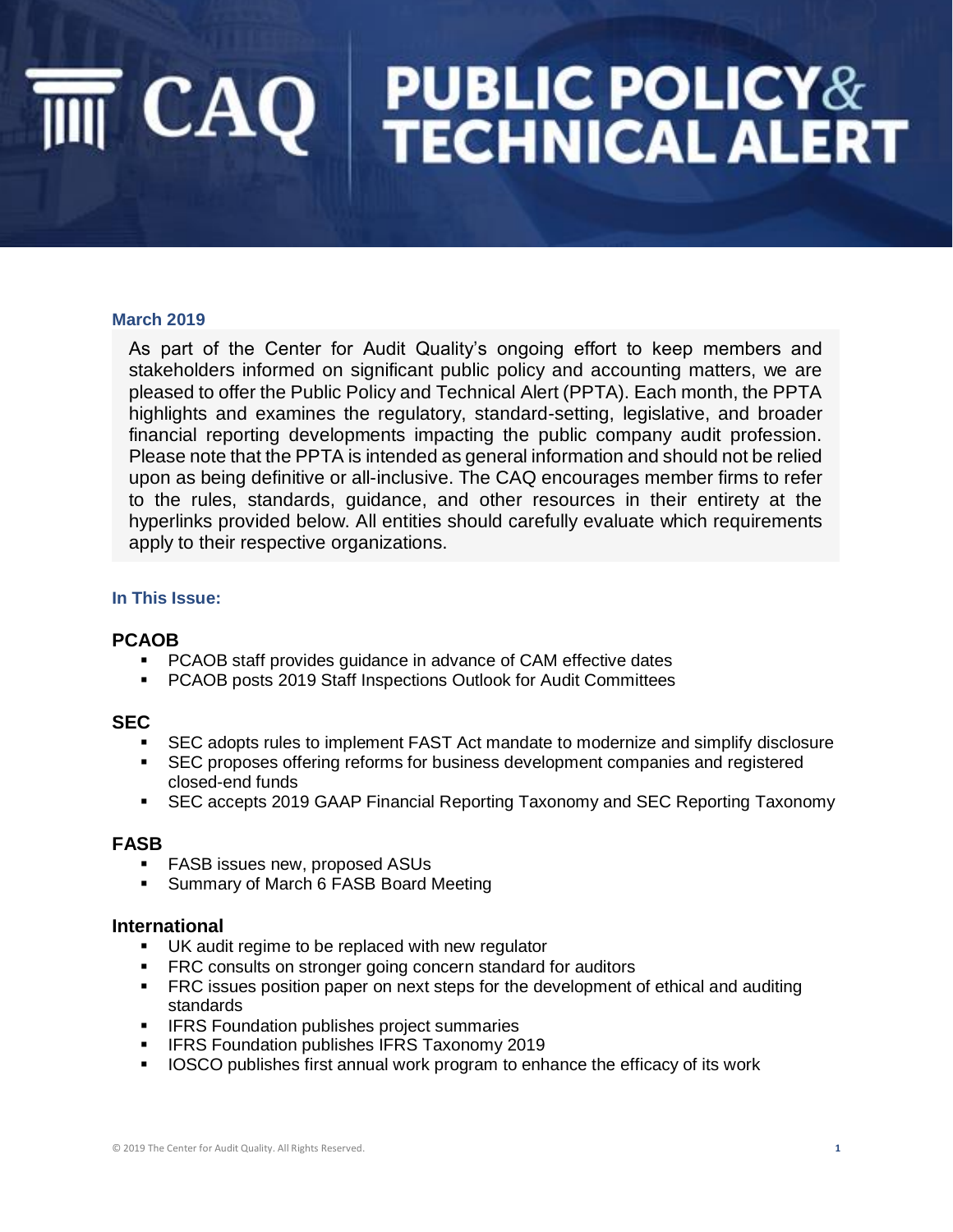### **AICPA**

- AICPA PEEC has adopted new and revised interpretations of the "Independence Rule"
- AICPA issues guidance on prior-period audits
- AICPA FinREC taps BDO's Angela Newell as chair

#### **Other Developments**

- IIA survey identifies potential misalignment in corporate risk landscape
- U.S. senators push for stronger cybersecurity by public companies

#### **CAQ**

CAQ comments on SEC's "Request for Comment on Earnings Releases and Quarterly Reports"

#### **Upcoming Events**

### **PCAOB**

#### **PCAOB staff provides guidance in advance of CAM effective dates**

On March 18, the PCAOB released [three staff guidance documents](https://pcaobus.org/News/Releases/Pages/PCAOB-staff-provides-guidance-advance-CAM-effective-dates.aspx) to support implementation of the requirement to communicate critical audit matters (CAMs) in the auditor's report under AS 3101, *The Auditor's Report on an Audit of Financial Statements When the Auditor Expresses an Unqualified Opinion*. The first phase of CAM implementation is effective for audits of large accelerated filers for fiscal years ending on or after June 30, 2019; the second phase, which impacts audits of all other companies to which the requirements apply, is effective for fiscal years ending on or after December 15, 2020.

The staff guidance consists of the following documents:

- 1. Implementation of Critical Audit Matters: The Basics
- 2. Implementation of Critical Audit Matters: Staff Observations from Review of Audit **Methodologies**
- 3. Implementation of Critical Audit Matters: A Deeper Dive on the Determination of CAMs

The documents were informed by discussions with auditors regarding their experiences conducting dry runs of CAMs with their audit clients, the staff's review of methodologies submitted by 10 U.S. audit firms that collectively audit approximately 85 percent of large accelerated filers, and other outreach efforts.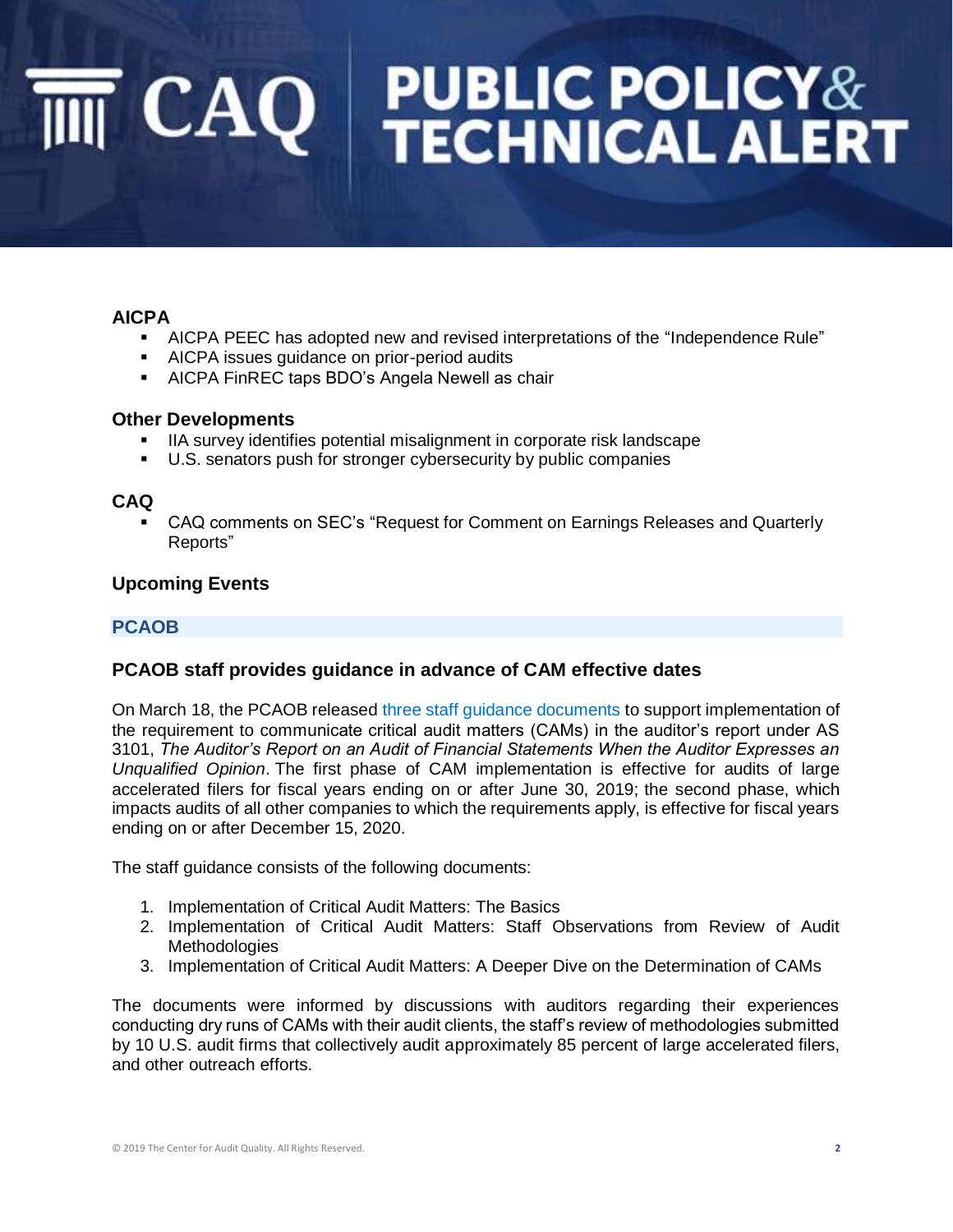On March 29, the PCAOB also announced [two upcoming webinars](https://pcaobus.org/News/Releases/Pages/upcoming-webinars-critical-audit-matters.aspx?utm_source=PCAOB+Email+Subscriptions&utm_campaign=af99a4b2e9-EMAIL_CAMPAIGN_2019-cam-guidance_COPY_01&utm_medium=email&utm_term=0_c97e2ba223-af99a4b2e9-125380673) for auditors on the implementation of the new CAM requirements. The webinars will take place on Thursday, April 25, 2019, and on Wednesday, May 8, 2019 and will cover CAM determination, communication, and documentation requirements, as well as other considerations relevant to CAM requirements. Both webinars are expected to last 75 minutes and will cover the same material.

### **PCAOB posts 2019 Staff Inspections Outlook for Audit Committees**

On March 14, the PCAOB's Division of Registration and Inspections posted a document on its website that outlines what audit committees should expect from the PCAOB's 2019 inspections. The document, *[2019 Staff Inspections Outlook for Audit Committees](https://pcaobus.org/Inspections/Documents/2019-Staff-Inspections-Outlook-Audit-Committees.pdf)*, is intended to supplement the *2019 Inspections Outlook*, which was issued in December 2018.

The document notes that 2019 inspections will focus on seven key areas:

- Technological developments
- Audit firms' actions addressing past inspection findings
- Audit procedures on new accounting standards
- Audit firms' use of Audit Quality Indicators
- **•** Implementation of the new auditor's reporting model requirements
- Audit firms' systems of quality control
- Auditor independence

#### **SEC**

#### **SEC adopts rules to implement FAST Act mandate to modernize and simplify disclosure**

On March 20, the SEC voted to [adopt amendments](https://www.sec.gov/news/press-release/2019-38) to modernize and simplify certain disclosure requirements in Regulation S-K. The amendments were mandated by the Fixing America's Surface Transportation (FAST) Act of 2015.

Among other things, the amendments:

- Simplify disclosure or the disclosure process, including changes that would allow registrants to omit confidential information from most exhibits without filing a confidential treatment request, and changes to Management's Discussion and Analysis that allow for flexibility in discussing historical periods;
- Revise rules or forms to update, streamline or otherwise improve the Commission's disclosure framework by eliminating the risk factor examples listed in the disclosure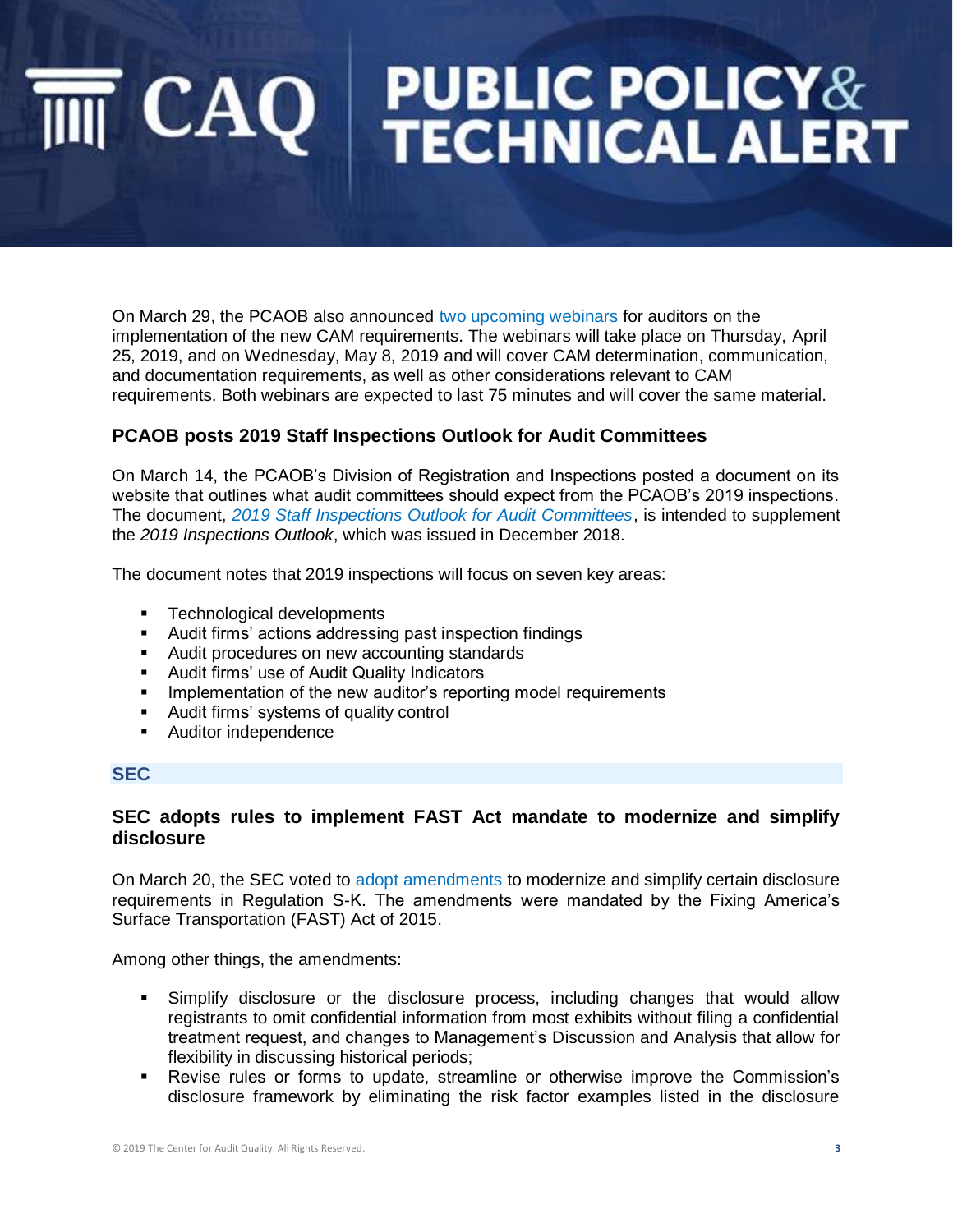requirement and revising the property requirement description to emphasize the materiality threshold;

- Update rules to account for developments since their adoption or last amendment by eliminating certain requirements for undertakings in registration statements; and
- **•** Incorporate technology to improve access to information by requiring data tagging for items on the cover page of certain filings and the use of hyperlinks for information that is incorporated by reference and available on EDGAR.

The amendments also include parallel amendments to several rules and forms applicable to investment companies and investment advisers, including amendments that require certain investment company filings to include a hyperlink to each exhibit listed in the exhibit index of the filings and be submitted in HTML format.

The amendments will be effective 30 days after they are published in the *Federal Register*, except the amendments relating to the redaction of confidential information in certain exhibits which will become effective upon publication in the *Federal Register*. The requirements to tag data on the cover pages of certain filings are subject to a three-year phase-in, depending on the nature of the filer. All investment company registration statement and Form N-CSR filings made on or after April 1, 2020 must be made in HTML format and comply with the rule and form amendments pertaining to the use of hyperlinks.

#### **SEC proposes offering reforms for business development companies and registered closed-end funds**

On March 20, the SEC [proposed rule amendments](https://www.sec.gov/news/press-release/2019-39) to implement certain provisions of the Small Business Credit Availability Act and the Economic Growth, Regulatory Relief, and Consumer Protection Act. The proposal would improve access to capital and facilitate investor communications by business development companies (BDCs) and registered closed-end funds.

The proposed amendments would modify the registration, communications, and offering processes available to BDCs and registered closed-end funds, building on offering practices that operating companies currently use.

The proposal will have a 60-day public comment period following its publication in the Federal Register

### **SEC accepts 2019 GAAP Financial Reporting Taxonomy and SEC Reporting Taxonomy**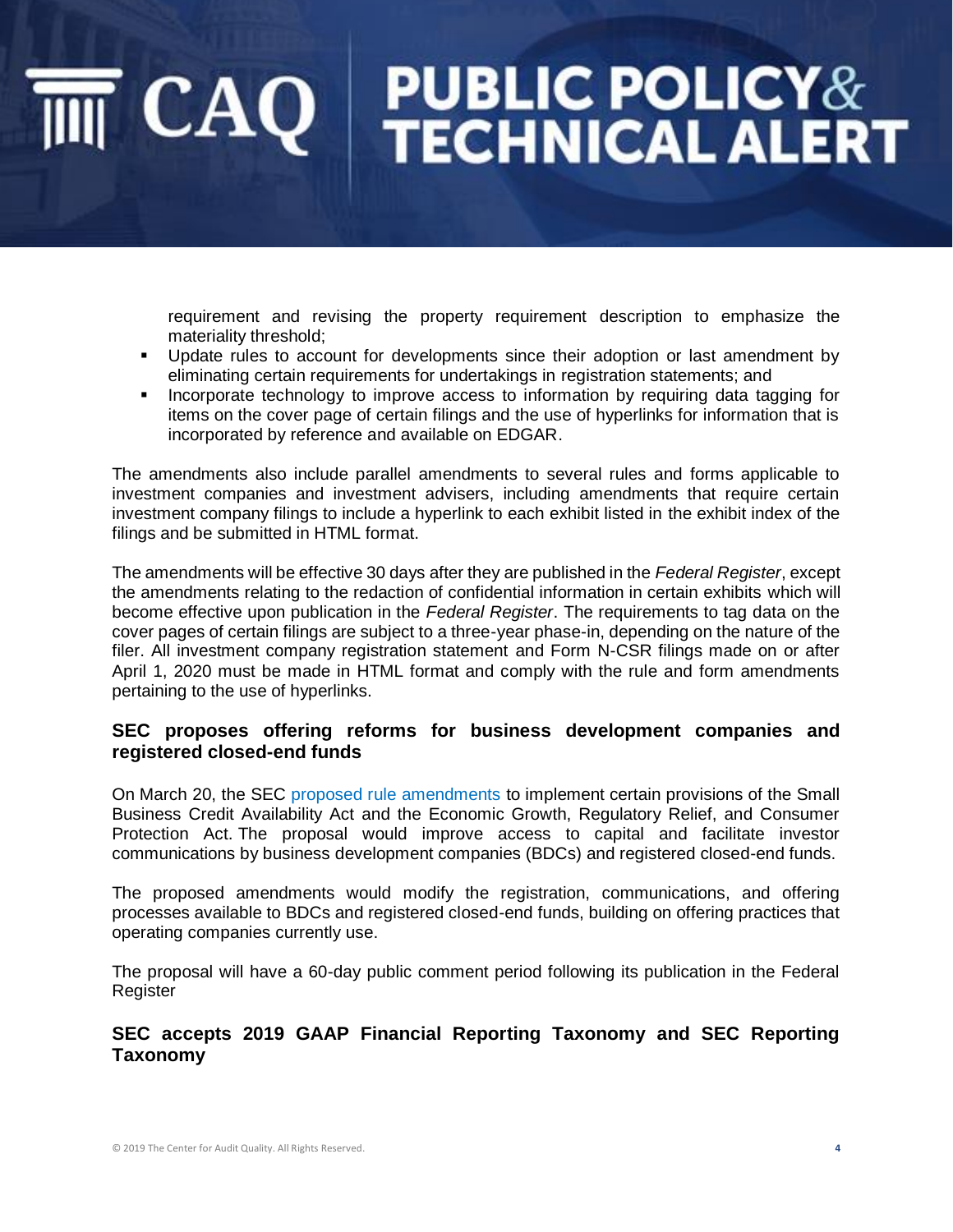On March 12, the FASB announced that the SEC had accepted the [2019 GAAP Financial](https://www.fasb.org/cs/Satellite?c=Page&cid=1176171754056&pagename=FASB%2FPage%2FSectionPage)  [Reporting Taxonomy](https://www.fasb.org/cs/Satellite?c=Page&cid=1176171754056&pagename=FASB%2FPage%2FSectionPage) (FRT) and the [2019 SEC Reporting Taxonomy](https://www.fasb.org/cs/Satellite?c=Page&cid=1176171753305&pagename=FASB%2FPage%2FSectionPage) (SRT) (collectively, the "2019 Taxonomy Updates"). The 2019 GAAP FRT contains updates for accounting standards and other recommended improvements. The 2019 SRT includes elements to meet SEC requirements for financial schedules required by the SEC, condensed consolidating financial information for guarantors, and disclosures about oil and gas producing activities.

For the 2019 Taxonomy Updates, some elements included in the 2018 GAAP FRT have been relocated to the 2019 SRT. The 2019 SRT elements from the 2018 GAAP FRT correspond to the SEC's authoritative literature in which the underlying recognition and measurement are not specified by GAAP.

#### **FASB**

#### **FASB issues new, proposed ASUs**

The FASB issued three new Accounting Standards Updates (ASUs) in March:

▪ ASU 2019-01, *[Leases \(Topic 842\): Codification Improvements](https://www.fasb.org/jsp/FASB/Document_C/DocumentPage?cid=1176172257430&acceptedDisclaimer=true)*

#### The ASU:

- 1. Aligns the guidance for fair value of the underlying asset by lessors that are not manufacturers or dealers in Topic 842, with that of existing guidance;
- 2. Requires lessors within the scope of Topic 942, *Financial Services – Depository and Lending*, to present all "principal payments received under leases" within investing activities; and
- 3. Exempts both lessees and lessors from having to provide certain interim disclosures in the fiscal year in which a company adopts the new leases standard.
- ASU 2019-02, *Entertainment – Films – Other Assets – [Film Costs \(Subtopic 926-20\) and](https://www.fasb.org/jsp/FASB/Document_C/DocumentPage?cid=1176172264622&acceptedDisclaimer=true)  Entertainment – Broadcasters – Intangibles – [Goodwill and Other \(Subtopic 920-350\):](https://www.fasb.org/jsp/FASB/Document_C/DocumentPage?cid=1176172264622&acceptedDisclaimer=true)  [Improvements to Accounting for Costs of Films and License Agreements for Program](https://www.fasb.org/jsp/FASB/Document_C/DocumentPage?cid=1176172264622&acceptedDisclaimer=true)  [Materials](https://www.fasb.org/jsp/FASB/Document_C/DocumentPage?cid=1176172264622&acceptedDisclaimer=true)*

#### The ASU:

1. Aligns the accounting for production costs of an episodic television series with the accounting for production costs of films by removing the content distinction for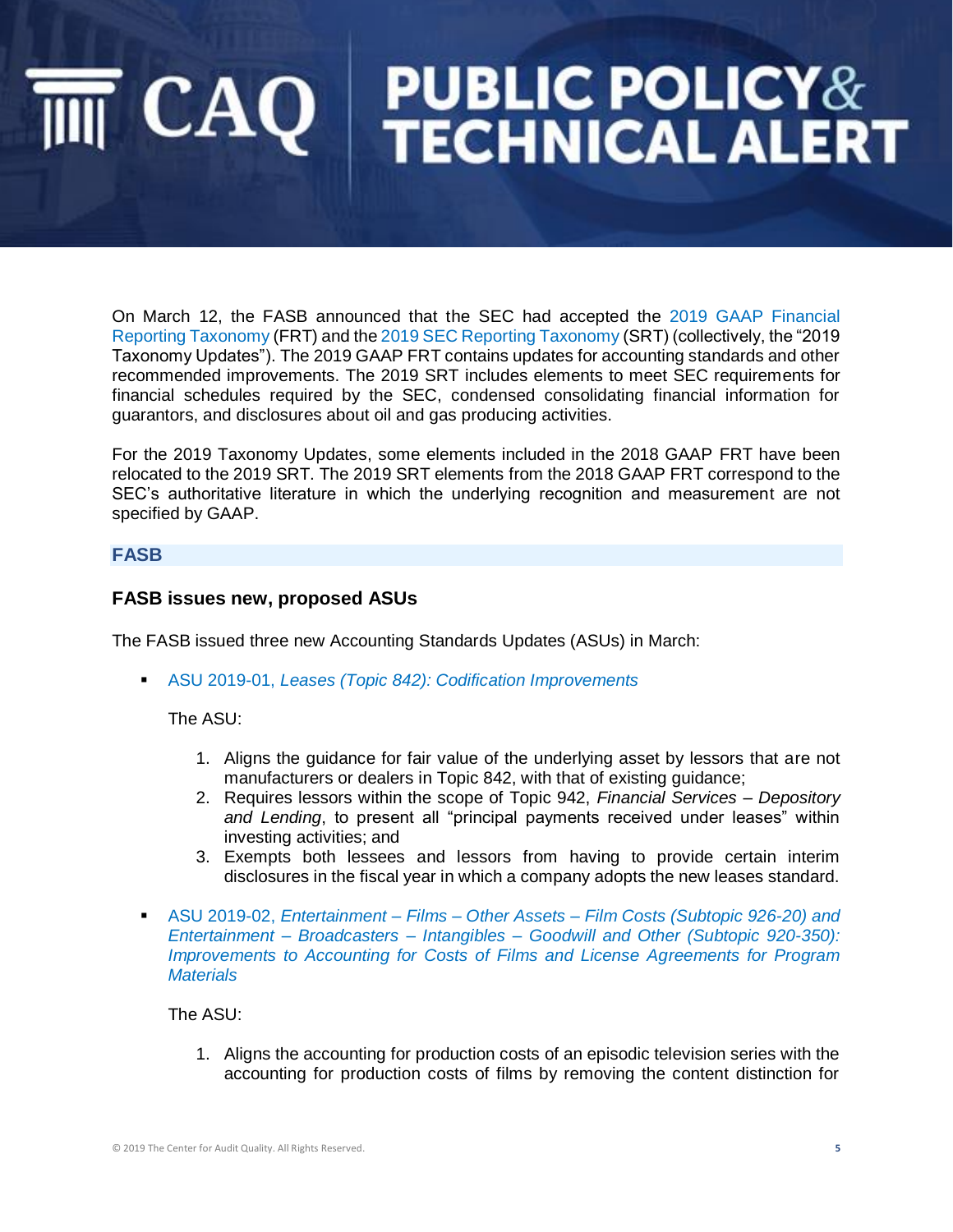capitalization. The ASU also requires that an entity reassess estimates of the use of a film for a film in a film group and account for any changes prospectively;

- 2. Requires that an entity test a film or license agreement for program material within the scope of Subtopic 920-350 for impairment at a film group level when the film or license agreement is predominantly monetized with other films and/or license agreements; and
- 3. Addresses presentation, requiring that an entity provide new disclosures about content that is either produced or licensed, and addresses cash flow classification for license agreements.
- **EXECU 2019-03, [Not-for-Profit Entities \(Topic 958\): Updating the Definition of Collections](https://www.fasb.org/jsp/FASB/Document_C/DocumentPage?cid=1176172375318&acceptedDisclaimer=true)**

The ASU modifies the definition of the term "collections" and requires that a collectionholding entity disclose its policy for the use of proceeds from when collection items are deaccessioned (that is, removed from a collection). If a collection-holding entity has a policy that allows proceeds from deaccessioned collection items to be used for direct care, it should disclose its definition of "direct care."

The FASB also issued two proposed ASUs:

▪ Proposed ASU, *Compensation – [Stock Compensation \(Topic 718\) and Revenue from](https://www.fasb.org/jsp/FASB/Document_C/DocumentPage?cid=1176172244836&acceptedDisclaimer=true)  [Contracts with Customers \(Topic 606\): Codification Improvements –](https://www.fasb.org/jsp/FASB/Document_C/DocumentPage?cid=1176172244836&acceptedDisclaimer=true) Share-Based [Consideration Payable to a Customer](https://www.fasb.org/jsp/FASB/Document_C/DocumentPage?cid=1176172244836&acceptedDisclaimer=true)*

The proposed ASU would require entities to measure and classify share-based payments to a customer by applying the guidance in Topic 718. The amount that would be recorded as a reduction in revenue would be measured on the basis of the grant-date fair value of the share-based payment in accordance with Topic 718. The classification and subsequent measurement of the award would be subject to Topic 718 unless the sharebased payment award is subsequently modified, and the grantee is no longer a customer.

The deadline for submitting comments is April 18, 2019.

▪ Proposed ASU (Revised), *Income Taxes (Topic [740\): Disclosure Framework –](https://www.fasb.org/jsp/FASB/Document_C/DocumentPage?cid=1176172382198&acceptedDisclaimer=true) Changes [to the Disclosure Requirements for Income Taxes](https://www.fasb.org/jsp/FASB/Document_C/DocumentPage?cid=1176172382198&acceptedDisclaimer=true)*

In July 2016, the FASB issued a proposed ASU that set forth enhanced disclosure requirements for income taxes. The FASB delayed finalizing the proposal because of potential tax reform. The federal government subsequently passed the Tax Cuts and Jobs Act in December 2017, which substantially changed how U.S. businesses are taxed. As a result, the FASB decided to revise its original proposal.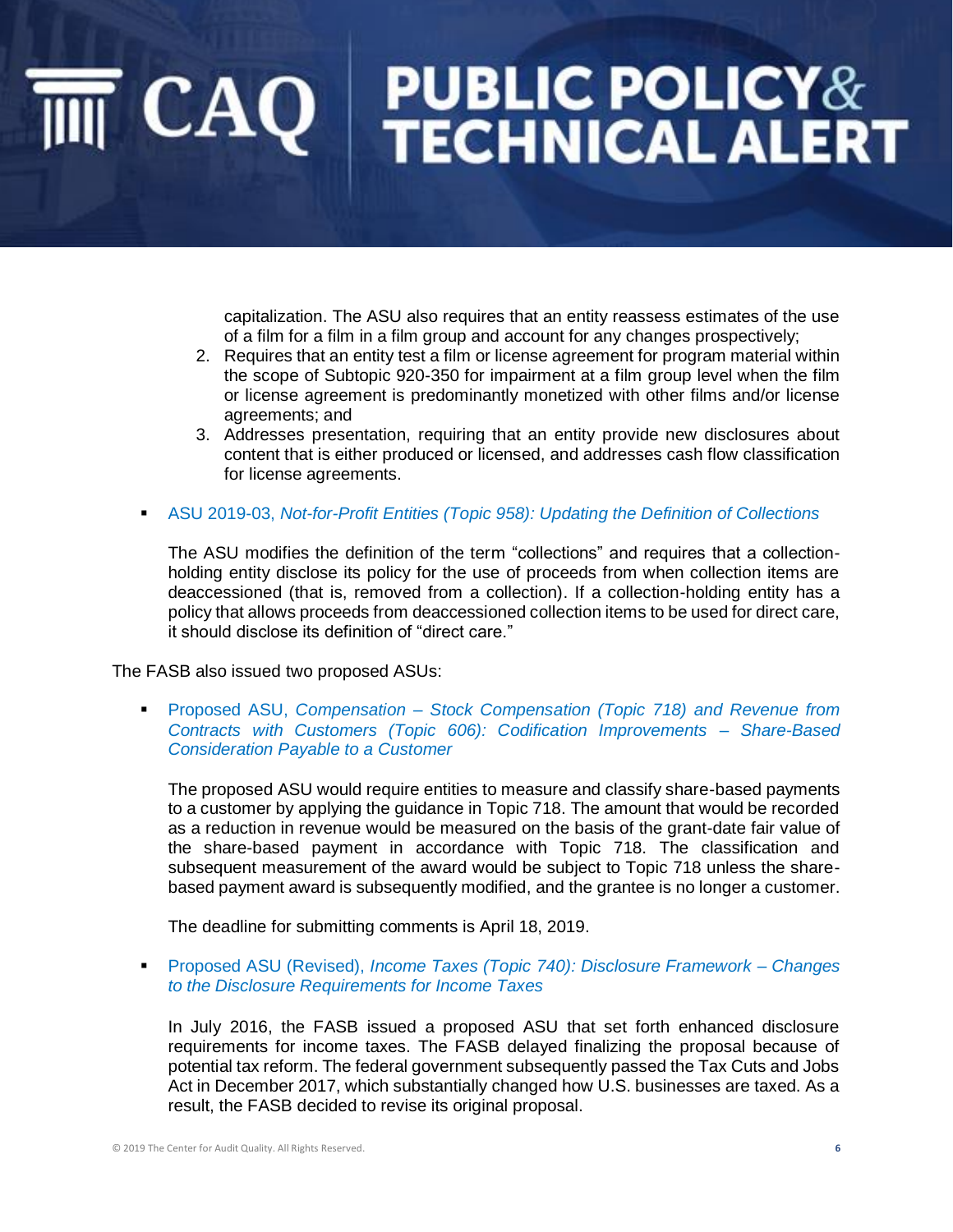The resulting proposed ASU reflects these revisions, as well as stakeholder input on the original July 2016 proposal. The revised proposed ASU would (1) remove disclosures that no longer are considered cost beneficial or relevant and (2) add disclosure requirements identified as relevant to financial statement users.

The deadline for submitting comments is May 31, 2019.

#### **Summary of March 6 FASB Board Meeting**

The FASB posted on its website a [summary of tentative decisions](http://caq.informz.net/z/cjUucD9taT04Mzc1OTQ2JnA9MSZ1PTEwNzgwNzMxNTkmbGk9NjM2NzQzNjc/index.html) reached during the March 6 Board meeting. The Board:

- Considered whether to add a project to its technical agenda to address disclosures referred to the Board by the SEC and discussed whether and how those referred SEC disclosure requirements should be included in the FASB Accounting Standards Codification (Codification).
- **EXEDENT** Discussed the results of external review of *Topic 958*. The Board decided to clarify in the final ASU that the scope of the guidance on collections in Subtopics 958-360 and 958-605 includes both not-for-profit and business entities, consistent with the pre-Codification guidance in FASB Statement No. 116, *Accounting for Contributions Received and Contributions Made*.

#### **International**

#### **UK audit regime to be replaced with new regulator**

On March 11, the British government [announced that it will replace the Financial Reporting](https://www.gov.uk/government/news/audit-regime-in-the-uk-to-be-transformed-with-new-regulator)  [Council \(FRC\)](https://www.gov.uk/government/news/audit-regime-in-the-uk-to-be-transformed-with-new-regulator) with a new audit, corporate reporting, and corporate governance regulator. In accordance with the recommendations in Sir John Kingman's *Independent Review of the Financial Reporting Council* (Independent Review), the new Audit, Reporting and Governance Authority will for the first time:

- Be a statutory body with powers such as those to make direct changes to accounts rather than apply to court to do so, and to perform more comprehensive, visible reviews for greater transparency;
- Have strategic direction and duties to protect the interests of customers and the public by setting high standards of statutory audit, corporate reporting and corporate governance, and by holding companies and professional advisors to account;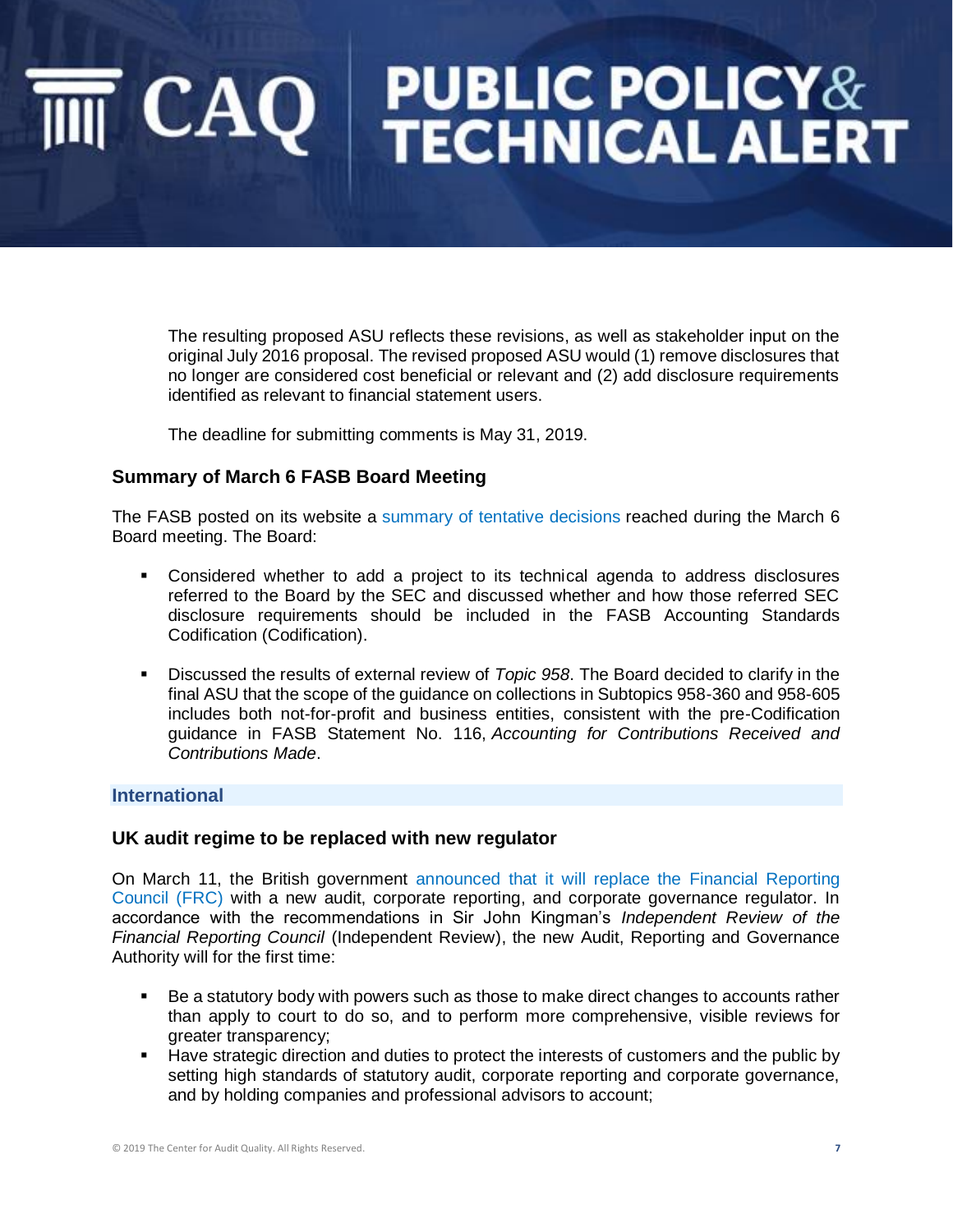# CAQ PUBLIC POLICY&

- Regulate the biggest audit firms directly;
- Have a new, diverse board and strong leadership to change the culture and rebuild respect of those it regulates; and
- Have greater sanctions available in cases of corporate failure, including new powers to require rapid explanations from companies and in the most serious cases publish a report about the company's conduct and management.

The Department for Business, Energy and Industrial Strategy also [opened a public consultation](https://www.gov.uk/government/consultations/independent-review-of-the-financial-reporting-council-initial-consultation-on-recommendations) on the Independent Review's recommendations.

The deadline for submitting comments is June 11, 2019.

#### **FRC consults on stronger going concern standard for auditors**

On March 4, the FRC [proposed to increase the work required of auditors](https://www.frc.org.uk/news/march-2019/frc-consults-on-stronger-going-concern-standard-fo) when assessing whether an entity is a going concern. The proposed revisions to International Standard on Auditing (ISA) (UK) 570, *Going Concern*, would be significantly stronger than those required by international standards.

The FRC is proposing in particular:

- Auditors make greater effort to more robustly challenge management's assessment of going concern, thoroughly test the adequacy of the supporting evidence, evaluate the risk of management bias, and make greater use of the viability statement;
- **•** Improved transparency with a new reporting requirement for the auditor to provide a conclusion on whether management's assessment is appropriate, and to set out the work they have done in this respect; and
- A stand back requirement to consider all the evidence obtained, whether corroborative or contradictory, when the auditors draw their conclusions on going concern.

The deadline for submitting comments is June 14, 2019.

#### **FRC issues position paper on next steps for the development of ethical and auditing standards**

On March 5, the FRC [issued a position paper](https://www.frc.org.uk/news/march-2019/frc-issues-position-paper-next-steps-for-developm) which sets out how ethical and auditing standards will be developed to respond better to the needs of users of audited financial information. The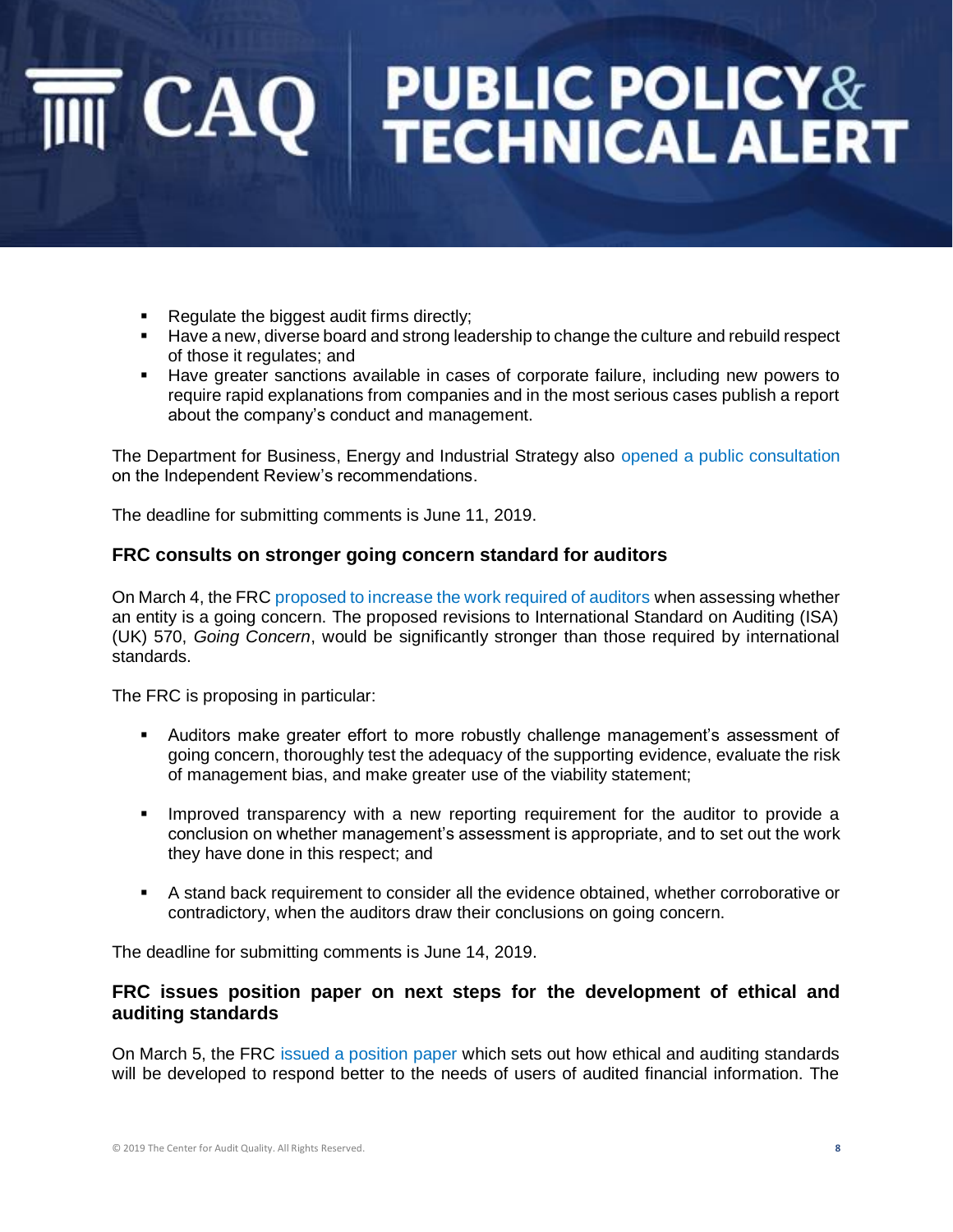paper sets out the issues that will be developed to support a public consultation on the text of revised standards over the summer.

It also sets out how the FRC's work on the standards responds to certain recommendations made by Sir John Kingman in his Independent Review, how proposals are being developed to support the Competition and Market Authority's Market Study of the UK Statutory Audit Market; and how revisions made to the international Code of Ethics will be incorporated into the FRC Ethical Standard.

The position paper also draws the attention of public interest entity (PIE) auditors to changes that will take place to UK law in the event that the UK exits the European Union with no deal or a transitional period. The most immediate issues will be (1) a change to the definition of a PIE and (2) implications for the provision of certain non-audit services which will be prohibited on a global basis rather than just within the European Union.

#### **IFRS Foundation publishes project summaries**

On February 28, the IFRS Foundation [published two documents](https://www.ifrs.org/news-and-events/2019/02/project-summaries-on-ifrs-8-and-discount-rates-published/) summarizing the IASB's work on possible improvements to IFRS 8, *Operating Segments*, and on discount rates in IFRS standards.

- The IFRS 8 Project Summary provides an overview of feedback on the IASB's proposals in its Exposure Draft, *Improvements to IFRS 8 Operating Segments – Proposed Amendments to IFRS 8* and *IAS 34*, *Interim Financial Reporting* published in March 2017. The summary also explains why the IASB Board (Board) decided not to proceed with those proposals.
- **The Discount Rates Project Summary provides an overview of research considered by the** Board from 2014 to 2017 in its project on discount rates in IFRS Standards.

The IFRS Foundation also [published a document](https://www.ifrs.org/news-and-events/2019/03/disclosure-initiative-principles-of-disclosure-project-summary-now-available/) summarizing the IASB's work on the *Disclosure Initiative – Principles of Disclosure* research project (Disclosure Initiative). The Disclosure Initiative is part of the IASB's wider work under the theme "Better Communication in Financial Reporting."

The document summarizes:

- Research performed by the Board, including feedback received on the *Disclosure Initiative – Principles of Disclosure Discussion Paper* published in March 2017; and
- Conclusions reached in light of that research, including the Board's decision to undertake a *Targeted Standards-level Review of Disclosures* project.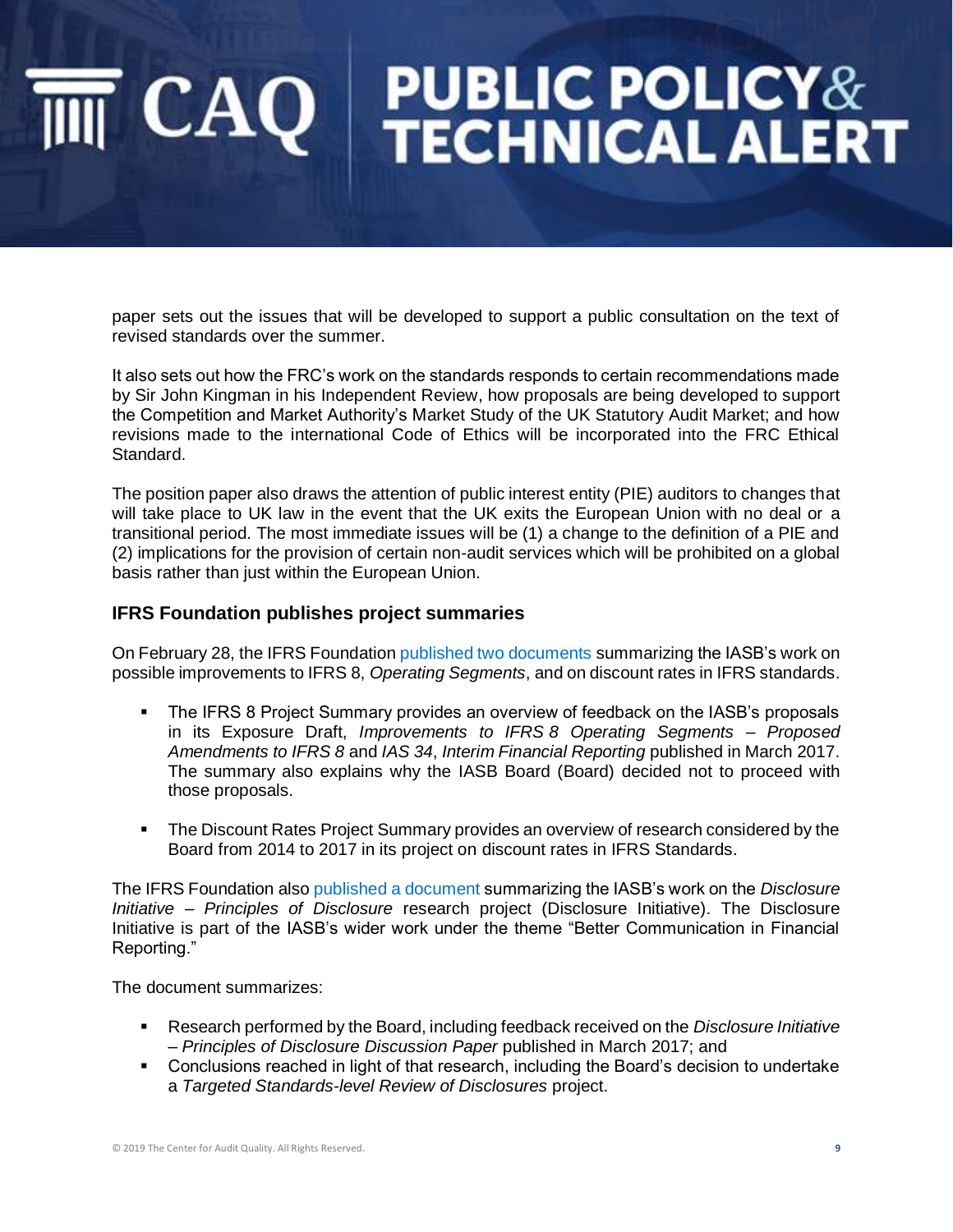Project summaries are overviews of information already available to the public through IASB papers. They do not provide any new material and do not form part of IFRS Standards.

### **IFRS Foundation publishes IFRS Taxonomy 2019**

On March 27, the IFRS Foundation [published the IFRS Taxonomy 2019.](https://www.ifrs.org/news-and-events/2019/03/ifrs-foundation-publishes-ifrs-taxonomy-2019/) It includes changes resulting from a common practice update and a general improvement update to the IFRS Taxonomy 2018.

The IFRS Taxonomy 2019 compiles changes resulting from two final updates to the IFRS Taxonomy 2018, which also were published on March 27:

- IFRS Taxonomy 2018 Update 1, *Common Practice* (IFRS 13 *[Fair Value Measurement](https://www.ifrs.org/-/media/project/ifrs-taxonomy-2018-common-practice-ifrs-13/tu-2018-ifrs-13-common-practice.pdf?la=en)*)*.*  This update includes new elements and an enhanced taxonomy model that better reflect information companies commonly disclose about fair value measurement.
- **ERS Taxonomy 2018 Update 2,** *General Improvements*. This update includes changes designed to improve the quality of data tagged using the IFRS Taxonomy and to make it easier to navigate the IFRS Taxonomy.

### **IOSCO publishes first annual work program to enhance the efficacy of its work**

On March 25, the Board of the International Organization of Securities Commissions (IOSCO) published its [first annual work program,](https://www.iosco.org/library/pubdocs/pdf/IOSCOPD625.pdf) to enhance IOSCO's effectiveness and the impact of its policy work on global securities markets.

The IOSCO Board agreed on five priority issues for its work in 2019:

- Crypto-assets
- Artificial intelligence and machine learning
- Passive investing and index providers
- Retail distribution and digitalization
- Market fragmentation

#### **AICPA**

**AICPA PEEC has adopted new and revised interpretations of the "Independence Rule"**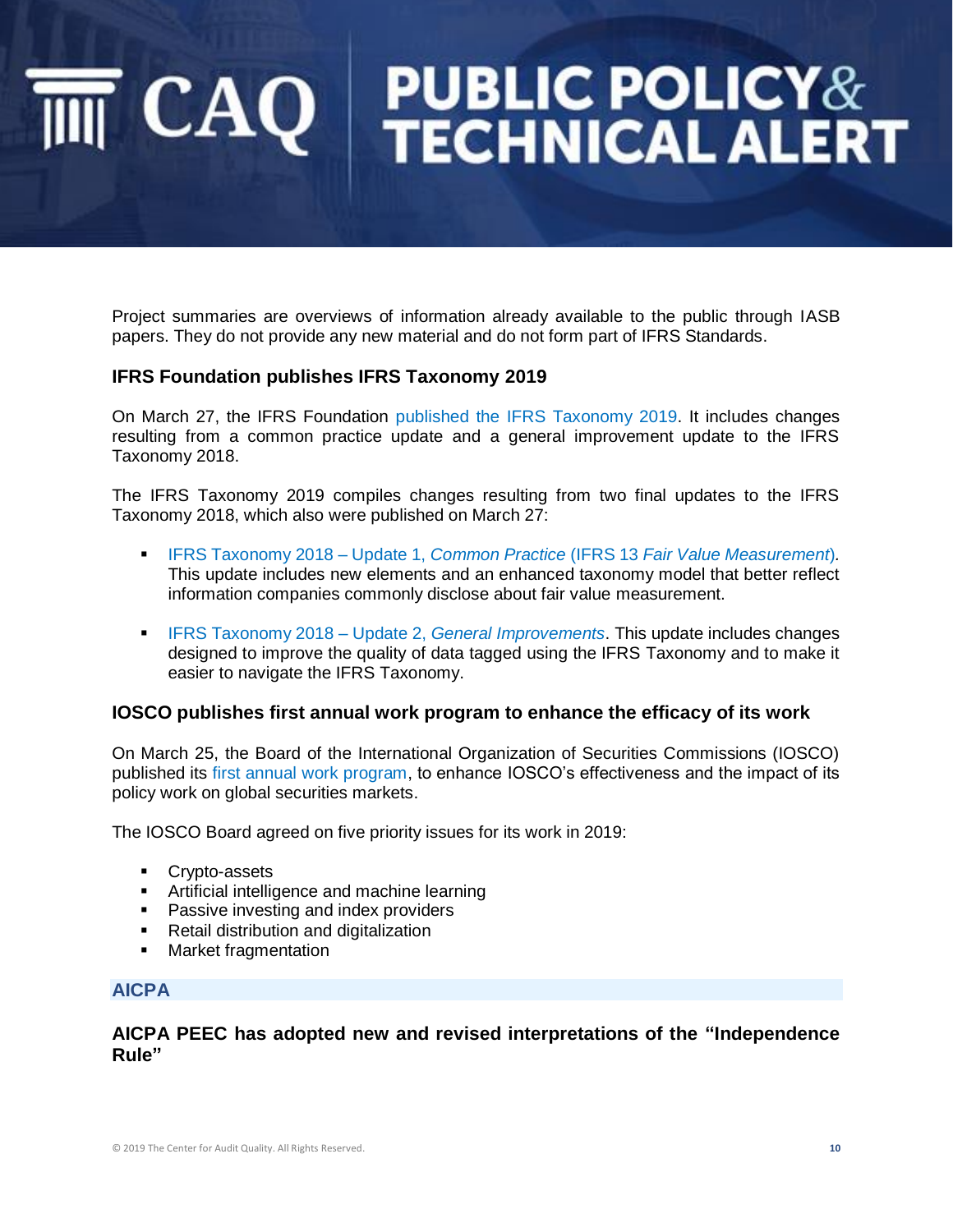The AICPA Professional Ethics Executive Committee (PEEC) adopted revised interpretations of the "Independence Rule" related to leases and client affiliates and a new interpretation under the "Confidential Client Information Rule" of the AICPA *Code of Professional Conduct*, the *[Journal of](https://www.journalofaccountancy.com/news/2019/mar/aicpa-peec-ethics-interpretations-201920566.html)  [Accountancy](https://www.journalofaccountancy.com/news/2019/mar/aicpa-peec-ethics-interpretations-201920566.html)* reported.

- The revised ["Leases"](http://pub.aicpa.org/codeofconduct/resourceseamlesslogin.aspx?prod=ethics&tdoc=et-cod&tptr=et-cod1.260.040) interpretation (ET §1.260.040) states that self-interest, familiarity, and undue influence threats to a covered member's compliance with the "Independence Rule" (ET §1.200.001) may exist when a covered member enters into or has a lease with an attest client.
- The revised ["Client Affiliates"](http://pub.aicpa.org/codeofconduct/resourceseamlesslogin.aspx?prod=ethics&tdoc=et-cod&tptr=et-cod1.224.010) interpretation (ET §1.224.010) addresses an exception to the application of the "Independence Rule" to the affiliate of a financial statement attest client when related to the requirements of the leases interpretation under the "Independence Rule."
- A new interpretation discusses a member's responsibilities under the "Confidential Client Information Rule" (ET §1.700.001) when a member uses a third party for a quality review of the member's tax practice. The new interpretation, ["Disclosing Information in](http://pub.aicpa.org/codeofconduct/resourceseamlesslogin.aspx?prod=ethics&tdoc=et-cod&tptr=et-cod1.700.110)  [Connection With a Quality Review"](http://pub.aicpa.org/codeofconduct/resourceseamlesslogin.aspx?prod=ethics&tdoc=et-cod&tptr=et-cod1.700.110) (ET §1.700.110), provides guidance on when the threat is reduced to an acceptable level.

### **AICPA issues guidance on prior-period audits**

The AICPA issued [non-authoritative guidance](https://www.aicpa.org/interestareas/frc/recentlyissuedtechnicalquestionsandanswers.html) for performing an audit and reporting on an entity's prior-period financial statements.

For such audits, Technical Questions and Answers (TQA) 8100.03 states that the auditor should use, in their entirety, the auditing standards and form of the auditor's report that are in effect at the time the audit is performed – unless an auditing standard provides transitional guidance regarding its implementation. The TQA explains that because the previous auditing standards have been superseded by the current auditing standards, they are no longer in effect when the audit is performed.

### **AICPA FinREC taps BDO's Angela Newell as chair**

On March 14, the AICPA named [Angela Newell \(CPA, CGMA\)](https://www.aicpa.org/press/pressreleases/2019/aicpa-finrec-taps-bdos-angela-newell-as-chair.html) chair of the Financial Reporting Executive Committee (FinREC). Newell is a national assurance partner for BDO in Dallas, TX.

In her role at BDO, Newell's responsibilities include working with audit engagement teams to determine the appropriate accounting for a variety of topics. In addition, she has played a key role in BDO's response to the new revenue recognition and leasing standards. Prior to joining BDO,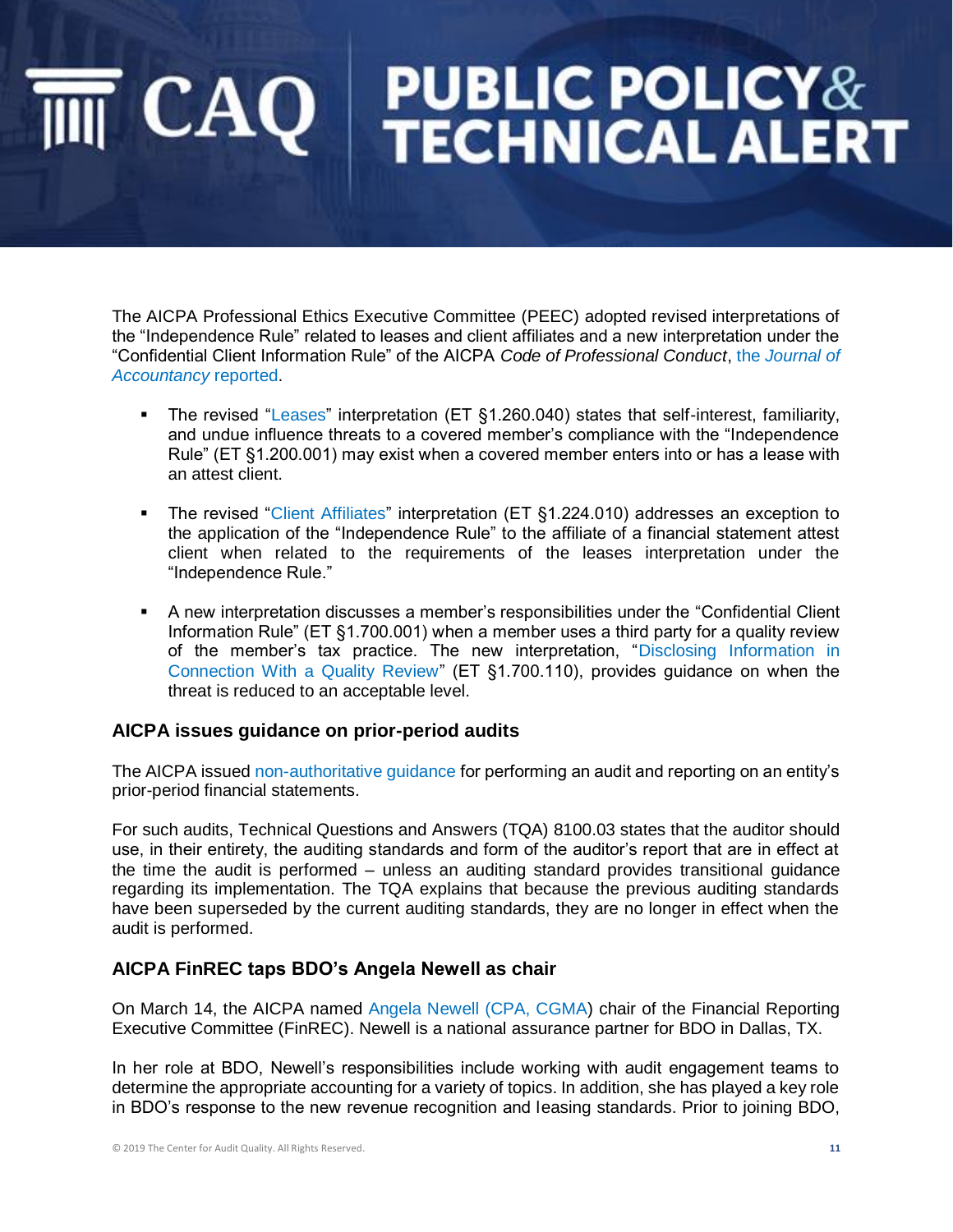Newell served as Vice President – Corporate Controller for Fiesta Restaurant Group, Inc., Dallas, TX, and Vice President of Revenue Assurance and Corporate Controller for Clearwire Inc., Bellevue, WA.

#### **Other Developments**

#### **IIA survey identifies potential misalignment in corporate risk landscape**

The Institute of Internal Auditors' (IIA) 2019 North American Pulse of Internal Audit, *[Defining](https://na.theiia.org/news/Pages/2019-North-American-Pulse-of-Internal-Audit-Report-Identifies-Potential-Misalignment-in-Corporate-Risk-Landscape.aspx)  [Alignment in a Dynamic Risk Landscape](https://na.theiia.org/news/Pages/2019-North-American-Pulse-of-Internal-Audit-Report-Identifies-Potential-Misalignment-in-Corporate-Risk-Landscape.aspx)*, found misalignment on the identification and management of risks in four key areas, including cybersecurity and third-party issues. The challenges, according to the IIA, are being brought on by dynamic geopolitical environments, shifting economic conditions, and disruptive technology.

The report, based on a survey of more than 500 internal audit executives, identified four key risk areas:

- *Cybersecurity and Data Protection*: Reputational damage related to cyber breaches remains a top concern for North American chief audit executives (CAEs). Three-year trending data reflect steady increases in the allocation of audit efforts to cybersecurity and information technology, but that still lags well-behind efforts focused on operational, financial reporting, and compliance, especially among publicly traded companies.
- *Third-party Risks*: CAEs have significant concerns about how organizations address risks associated with selecting and monitoring third-party vendors. Nearly half view organizational oversight of third-party relationships as weak.
- *Emerging and Atypical Risks*: While most CAEs express confidence in their organization's ability to identify and assess emerging or atypical risks, the reported frequency of management being surprised by these risks belies that confidence.
- *Board and Management Activity*: In substantially more than half of responding organizations, internal audit rarely or never provides assurance on management information sent to the board. What's more, variations in reporting structures may be hampering internal audit findings and insights from getting communicated to the board in key risk areas.

#### **U.S. senators push for stronger cybersecurity by public companies**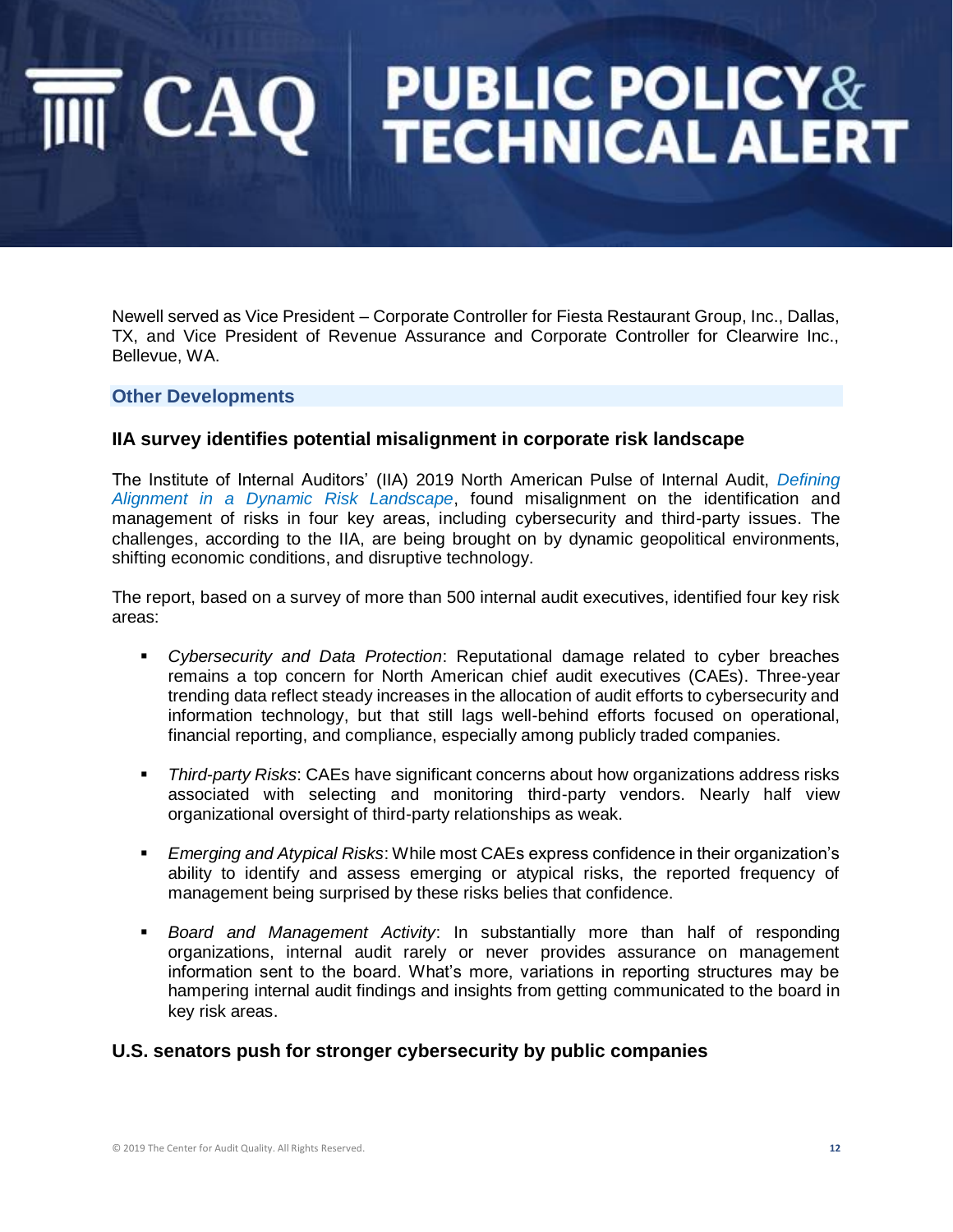A bipartisan group of U.S. senators introduced [S. 592,](https://www.congress.gov/bill/116th-congress/senate-bill/592/text) the *Cybersecurity Disclosure Act of 2019.*  The bill would require publicly-traded companies to disclose in their annual reports or proxy statements whether any member of the board of directors is a cybersecurity expert, and if not, why having this expertise on the board is not necessary because of other cybersecurity steps taken by the company.

Under the bill, the SEC, in consultation with the National Institute of Standards and Technology, would define what constitutes expertise or experience in cybersecurity.

The companion bill, [H.R. 1731,](https://www.congress.gov/bill/116th-congress/house-bill/1731/text) the *RECLAIM Act of 2017,* was introduced in the House of Representatives by Rep. Jim Himes (D-Conn.).

#### **CAQ Updates**

#### **CAQ comments on SEC's "Request for Comment on Earnings Releases and Quarterly Reports"**

In this [letter,](https://www.thecaq.org/sec-request-comment-earnings-releases-and-quarterly-reports) the CAQ provides input to the SEC on its *Request for Comment on Earnings Releases and Quarterly Reports*. Expressing overall support for the SEC's focus on this area, the letter conveys the CAQ's belief that "the current periodic reporting system provides investors, management, and boards with reliable, timely, and important information."

Through the lens of the public company auditing profession, the letter offers perspective, identifies challenges, and makes specific recommendations regarding the following topics:

- Benefits of existing safeguards related to form 10-Q
- **■** Using the earnings release to satisfy some form 10-Q requirements
- Change in frequency of reporting considerations
- Opportunities for disclosure effectiveness in interim reporting

#### **Upcoming Events**

**April 8-9** PLI: The SEC Speaks in 2019, Washington, DC [\(Link\)](https://www.pli.edu/programs/sec-speaks?t=live&p=251745)

**April 9-11** IASB Board Meeting, London, UK [\(Link\)](https://www.ifrs.org/news-and-events/calendar/2019/april/international-accounting-standards-board/)

**April 12** PLI Webcast: Disclosure Effectiveness and FAST Act Amendments [\(Link\)](https://www.pli.edu/programs/fast-act-amendments)

**April 25** PCAOB Webinar: Implementing Critical Audit Matter Requirements [\(Link\)](https://pcaobus.org/News/Events/Pages/04252019-CAM-webinar.aspx)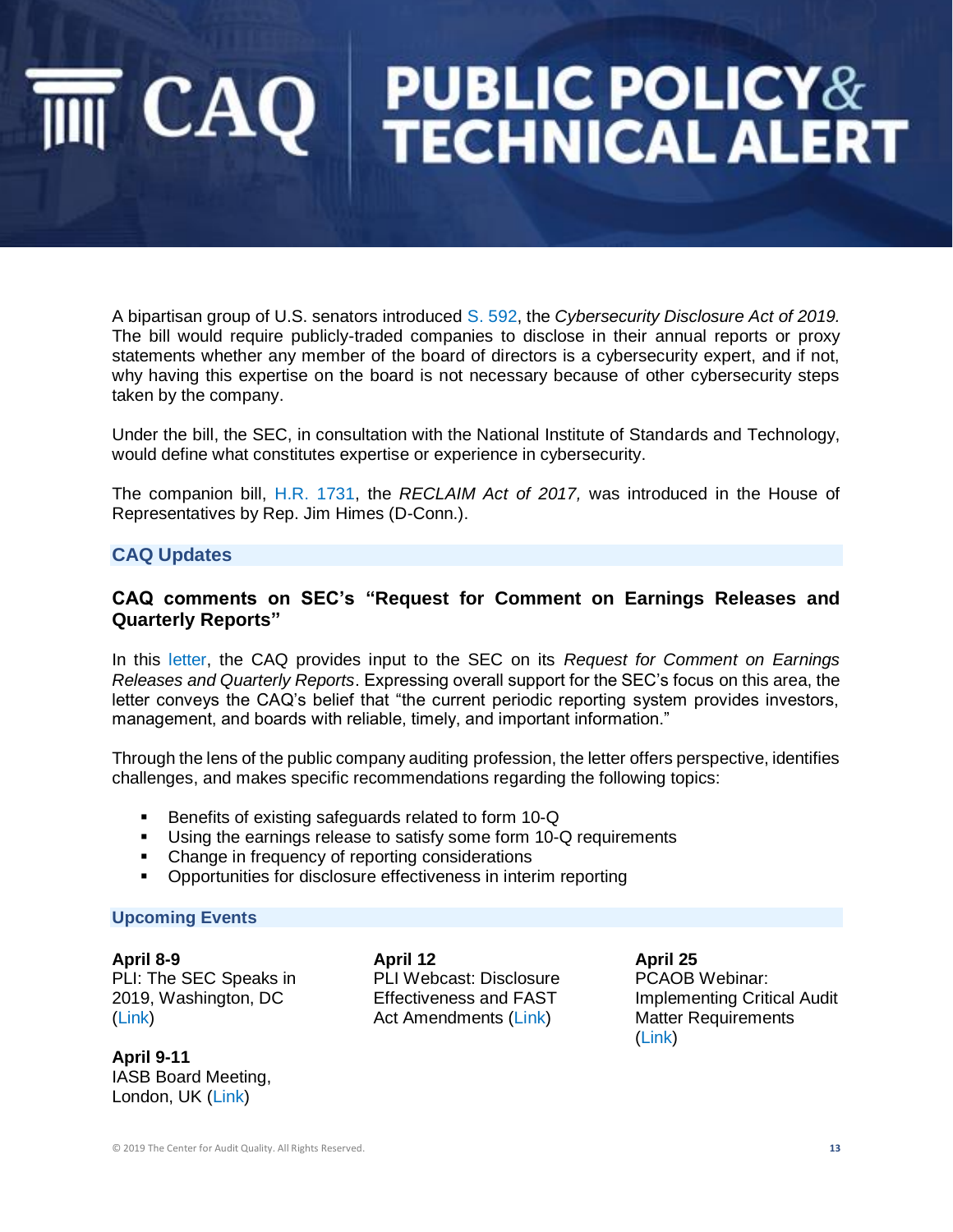# **PUBLIC POLICY&<br>TECHNICAL ALERT**  $\overline{\mathbb{M}}$  CAQ

**May 2** Baruch Financial Reporting Conference, New York, NY [\(Link\)](https://zsbapp.baruch.cuny.edu/zicklin/ccievents/registration.aspx?eTitle=The%2018th%20Annual%20Financial%20Reporting%20Conference&eDate=05/02/2019&eHeading=The%20Robert%200Zicklin%20Center%20for%20Corporate%20Integrity&rid=3849T2019-02-26T14-33-28&_ga=2.143892534.2065109905.1554390756-1083633548.1553718976)

**May 6-8** AICPA Employee Benefit Plans Conference, New Orleans, LA [\(Link\)](https://www.aicpastore.com/EmployeeBenefitPlans/aicpa-employee-benefit-plans-conference/PRDOVR~PC-EMPBEN/PC-EMPBEN.jsp)

**May 8** PCAOB Webinar: Implementing Critical Audit Matter Requirements [\(Link\)](https://pcaobus.org/News/Events/Pages/05082019-CAM-webinar.aspx)

**May 12-15** CFA Institute Annual Conference, London, UK [\(Link\)](https://www.cfainstitute.org/en/events/conferences/annual-2019)

**May 13-17** IASB Board Meeting, London, UK [\(Link\)](https://www.ifrs.org/news-and-events/calendar/2019/may/international-accounting-standards-board/)

**June 9-13** AICPA Advanced Accounting and Auditing Conference, Las Vegas, NV [\(Link\)](https://www.aicpastore.com/AuditAttest/advanced-accounting-and-auditing-conference--naaat/PRDOVR~PC-NAA/PC-NAA.jsp)

**June 13-14** PLI Midyear SEC Reporting & FASB Forum, New York, NY and Webcast [\(Link\)](https://www.pli.edu/Content/Seminar/34th_Midyear_SEC_Reporting_FASB_Forum/_/N-4kZ1z0zgmm?ID=348111)

**June 17-18** PLI Midyear SEC Reporting & FASB Forum, San Francisco, CA [\(Link\)](https://www.pli.edu/Content/Seminar/34th_Midyear_SEC_Reporting_FASB_Forum/_/N-4kZ1z0zgmm?ID=348111)

**June 17-19** IASB Board Meeting, London, UK [\(Link\)](https://www.ifrs.org/news-and-events/calendar/2019/june/international-accounting-standards-board/)

**June 20** KPMG/NACD Quarterly Audit Committee Webcast [\(Link\)](https://www.nacdonline.org/events/detail.cfm?itemnumber=64700)

**June 23-28** ACFE Global Fraud Conference, Austin, TX [\(Link\)](https://www.fraudconference.com/30annual/sessions.aspx)

**July 16-18** ICGN Annual Conference, Tokyo, Japan [\(Link\)](https://www.icgn.org/events/icgn-2019-annual-conference-tokyo)

**July 22-26** IASB Board Meeting, London, UK [\(Link\)](https://www.ifrs.org/news-and-events/calendar/2019/july/international-accounting-standards-board/)

**August 10-14** AAA Annual Meeting, San Francisco, CA [\(Link\)](http://aaahq.org/Meetings/2019/Annual-Meeting)

**September 12** KPMG/NACD Quarterly Audit Committee Webcast [\(Link\)](https://www.nacdonline.org/events/detail.cfm?itemnumber=64701)

**September 21-24** NACD Global Board Leaders' Summit, Washington, DC [\(Link\)](https://www.nacdonline.org/summit/#/)

#### **September 23-24**

PLI Annual SEC Reporting & FASB Forum for Midsized & Smaller Companies, Las Vegas, NV [\(Link\)](https://www.pli.edu/Content/Seminar/15th_Annual_SEC_Reporting_FASB_Forum_for/_/N-4kZ1z0zgpe?ID=347900)

**September 23-27** IASB Board Meeting, London, UK [\(Link\)](https://www.ifrs.org/news-and-events/calendar/2019/september/international-accounting-standards-board/)

**October 21-25** IASB Board Meeting, London, UK [\(Link\)](https://www.ifrs.org/news-and-events/calendar/2019/october/international-accounting-standards-board/)

**November 6-8** AICPA Women's Global Leadership Summit, San Diego, CA [\(Link\)](https://www.aicpastore.com/NotforProfit/aicpa-women-s-global-leadership-summit/PRDOVR~PC-WOM/PC-WOM.jsp)

**November 11-12** PLI Annual SEC Reporting & FASB Forum, Dallas, TX [\(Link\)](https://www.pli.edu/Content/Seminar/35th_Annual_SEC_Reporting_FASB_Forum/_/N-4kZ1z0zgpd?ID=347901)

**November 18-22** IASB Board Meeting, London, UK [\(Link\)](https://www.ifrs.org/news-and-events/calendar/2019/november/international-accounting-standards-board/)

**November 18-19** SIFMA Annual Meeting, Washington, DC [\(Link\)](https://www.sifma.org/event/sifma-annual-meeting/)

**December 2-3** PLI Annual SEC Reporting & FASB Forum, San Francisco, CA [\(Link\)](https://www.pli.edu/Content/Seminar/35th_Annual_SEC_Reporting_FASB_Forum/_/N-4kZ1z0zgpd?ID=347901)